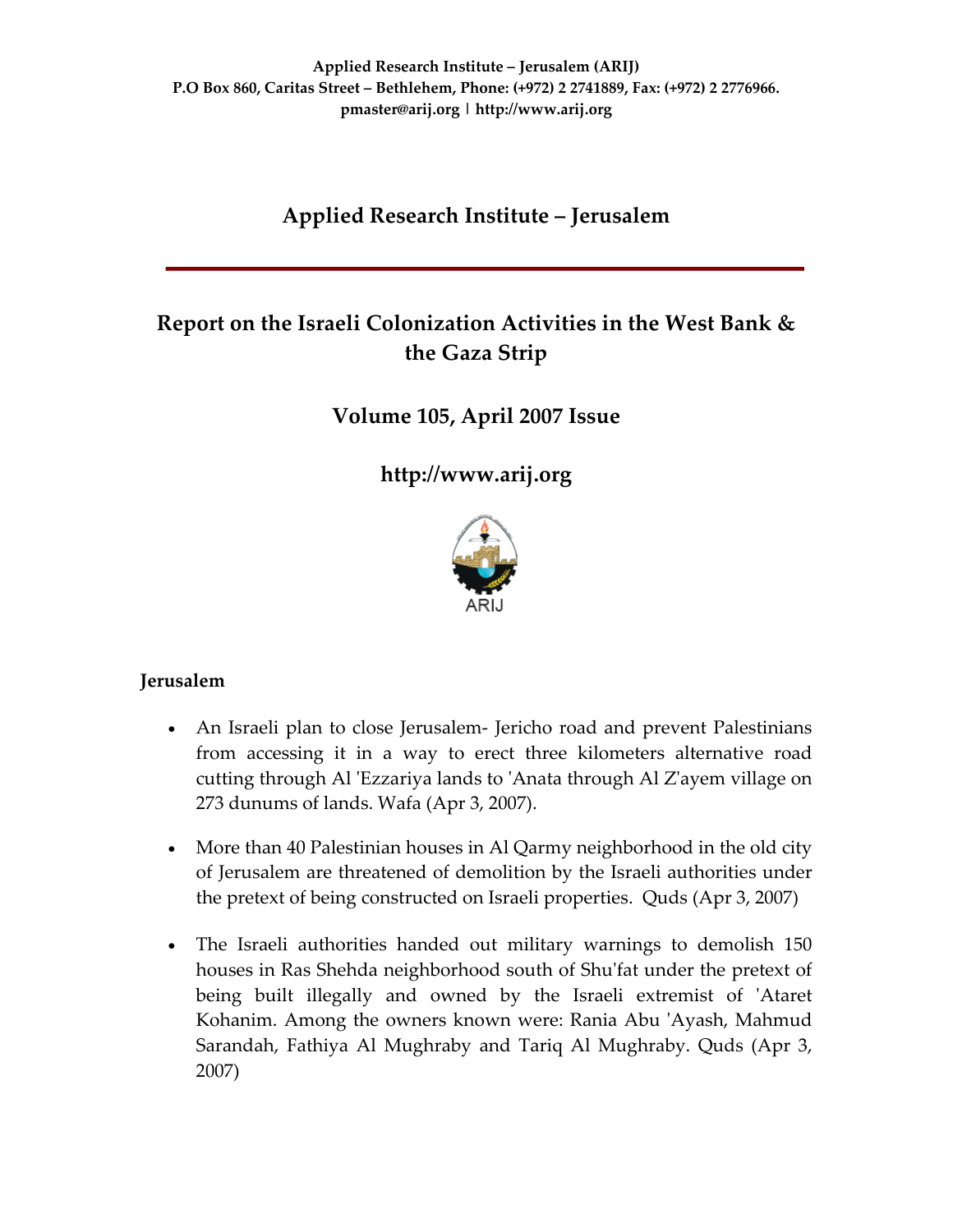- Excavation Activities are taking place in Soq Nsabeh (4 dunums) south of the old city of Jerusalem by the Israeli settlers of Ghalasya school which belong to Nsabeh family. Quds (Apr 7, 2007)
- The first section of a major new bridge at the entrance to Jerusalem, part of the cityʹs long‐planned light rail system, was erected on Thursday morning. Construction on the Bridge of Strings is expected to take another seven months and will cost NIS 135 million. A span will soar above the perpetual traffic jam at the intersection of Jaffa Roadand Shazar and Herzl boulevards, rising from near the future train station ‐ which is slated to begin carrying passengers to Modi'in, Ben-Gurion Airport and Tel Aviv in 2009. Jpost (Apr 12, 2007)
- Jerusalem Municipality Court postponed the demolition of Fared Jaber house (100 meters) in Wad El Joz neighborhood for four days and charged him NIS 30 thousands as a penalty. Quds (Apr 12, 2007)
- The Israeli bulldozers demolished the house of Hani Salim Al Sayad in Khalet Al 'Ein in At Tur neighborhood, claming that it was built without licenses. Quds (Apr 13, 2007)
- Jerusalem Municipality handed Fahmi Al Ansary military warning to demolish his library in Jerusalem city, claiming that it is being an obstacle for the erection of a new road in the area. Quds (Apr 15, 2007)
- The IOF broke into the cultural clubhouse and Al Zaka committee in Sur Baher town and caused severe loses to properties. Quds (Apr 17, 2007)
- The Israeli Army restricted the Palestinian movement in the northwestern villages of Jerusalem city and near Ramot checkpoint on the northern entrance of the city. Wafa (Apr 21, 2007)
- The Israeli bulldozers partially demolished the building of the high Islamic council in Mamela neighborhood in Jerusalem city in order to construct apartments and housing units and sell them to Israeli settlers. Each unit will cost at least \$ 5 millions. Wafa (Apr 24, 2007)
- The Ring road which is constructing in the Palestinian Territory is almost done especially the part near Al ʹEsawiya which means Jerusalem city will be strangulated from the eastern part. Quds (Apr 24, 2007)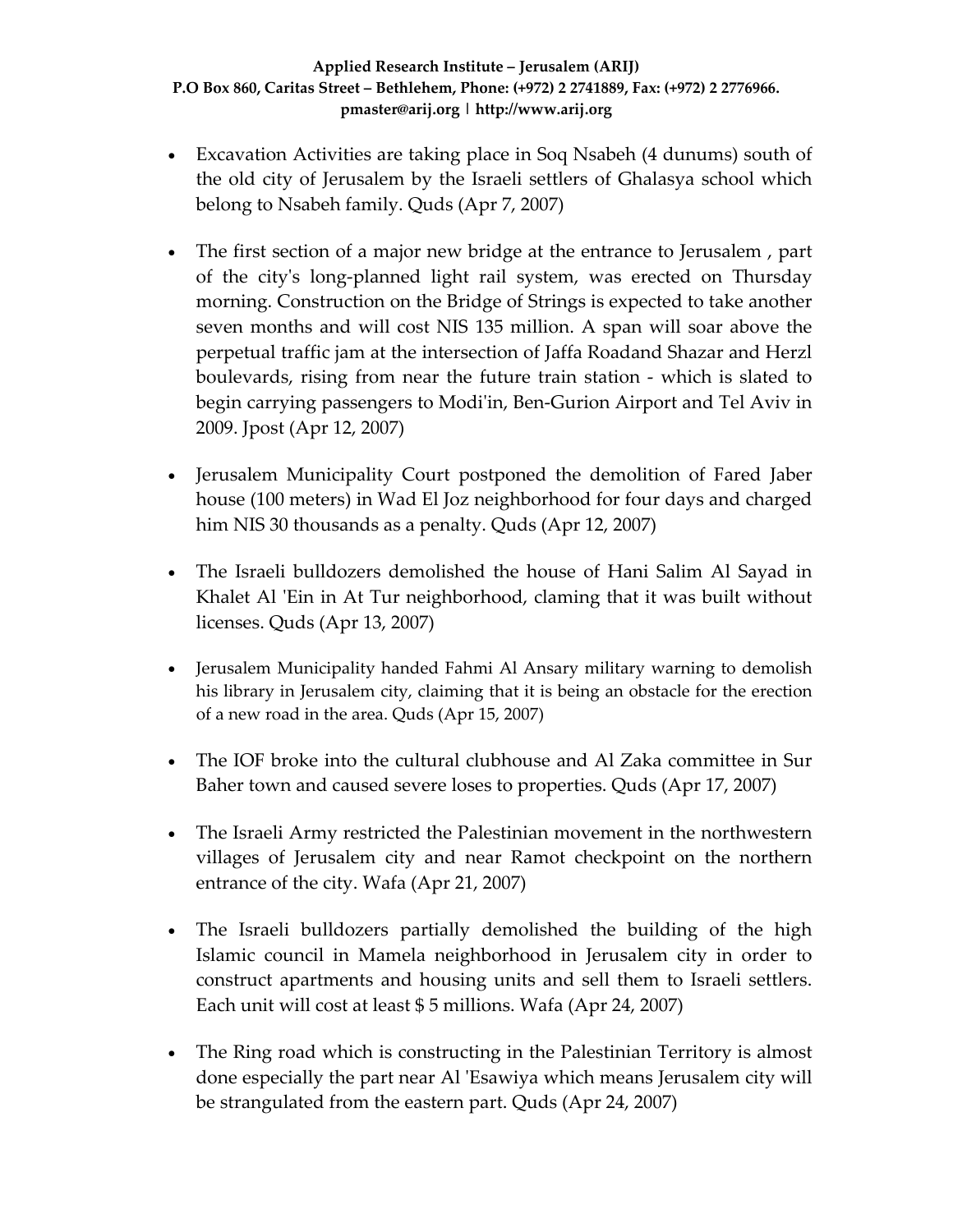- The IOF demolished the 70 meters house owned by Nawaf Muhammad Al Shalalda in At Tur neighborhood in Jerusalem city under the pretext of being unlicensed. Wafa (Apr 25, 2007)
- The Israeli bulldozers razed piece of land in Al 'Esawiya village near Jerusalem in order to expand the existing military base east of the road leading to Maʹale Adumim settlement. This military base was constructed over 45 dunums of lands before 5 years in an attempt to protect the eastern ring road. Quds (Apr 27, 2007).

## **Bethlehem**

- The IOF aggressed on the fruitful trees owned by Suleiman Zawahra in Jabal Al Deik area in the northern part of Beit Sahour city and sprayed them with herbicides. Quds (Apr 14, 2007).
- The Israeli bulldozers agricultural lands and uprooted several numbers of Olive trees near the tunnel road in Beit Jala city for the sake of the Segregation Wall. Lands belong to the families of Abu 'Amsha, 'Awad, Abu Shayba, Marzuqa, Khamis, Al Hathwa and Ghneim. ARIJ (Apr 18, 2007).
- The Israeli authorities handed military warnings to demolish 6 houses owned by Mahmud Hasan Taqatqa, Muhammad Mahmud Musa Hayan, Akram Ismaʹil Abu Rahma, Khalid ʹLayan and Sami Ibrahim Taqatqa in Umm Salmouna village under the pretext of being built without licenses. Wafa (Apr 21, 2007).
- The IOF handed military warnings to demolish three houses in Al Jab'a village to the west of Bethlehem city. Houses are located in Bloc 2 in Al Bayader Al Sharqiya area (30 dunums) and belong to Khalil Ahmad Musa Mashaʹla, Yahya Musa Muhammad Abu Luha and Hasan Ahmad ʹAbed El Latif Abu Sbeiha. Wafa (Apr 22, 2007).
- Digging activities are taking place in front of Al Waqf directorate in the northern entrance of Bethlehem city near Bilal Bin Rabah Mosque. Wafa (Apr 29, 2007).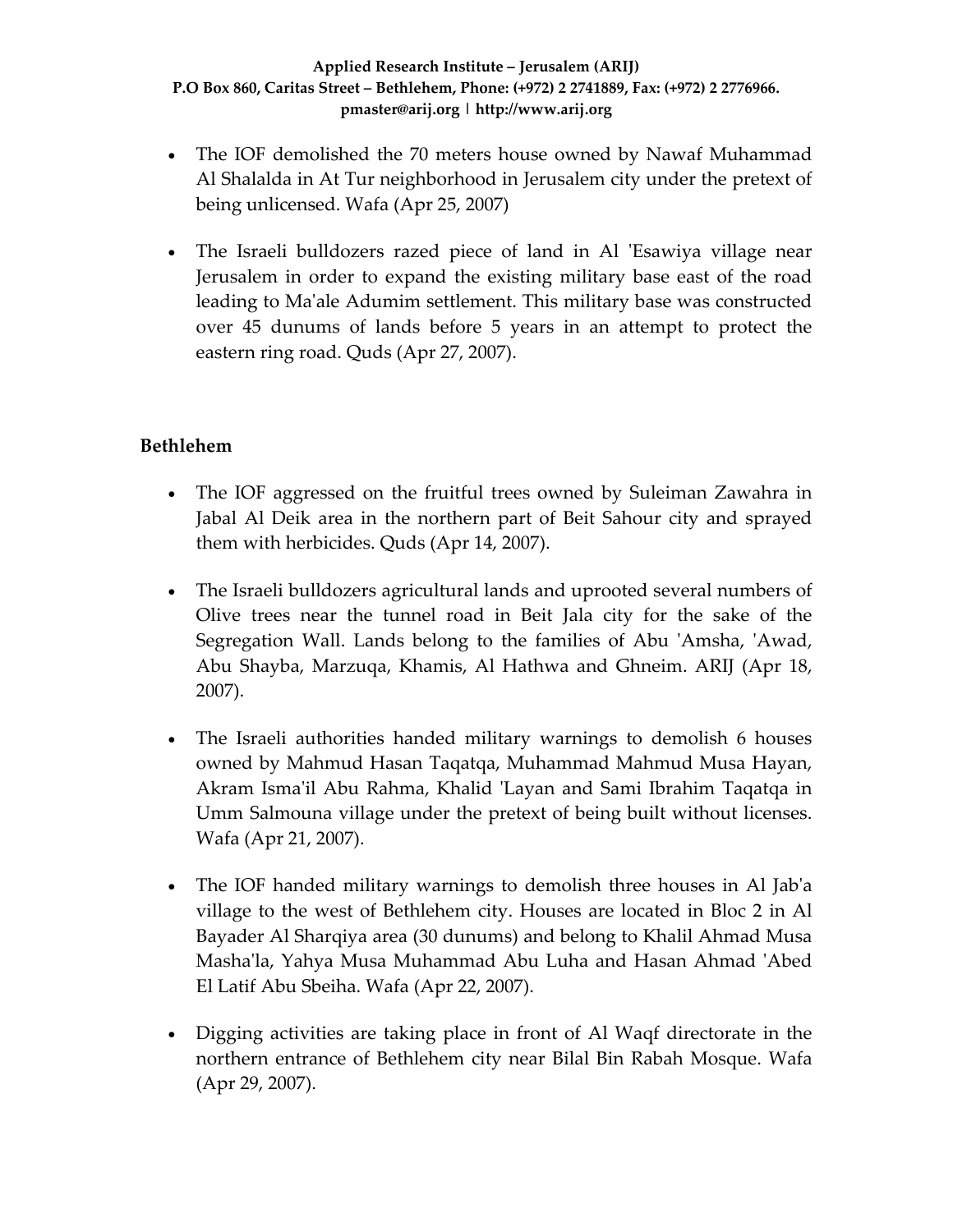• The Israeli bulldozers continued razing lands to construct the Segregation Wall and to erect road connecting Bethlehem city with the western rural areas. Quds (Apr 30, 2007).

## **Ramallah**

- The Israeli settlers added recently 11 new caravans to a new neighborhood in Ofra settlement. Quds (Apr 14, 2007)
- The Israeli bulldozers and without any pre-notification demolished the 350 meters cement factory owned by Issa ʹAbed El Rahim Shalash in Shuqba village west of Ramallah city and confiscated properties (estimated NIS 60,000) owned by Hasan Shehada Al Masri. Wafa (Apr 18, 2007)
- The IOF took over the three-storey house of Tha'er Sabah in Umm Safa village northwest of Ramallah city and turned it into military post. Wafa (Apr 24, 2007)
- The Israeli Supreme Court rejected three petitions filed by the local residents of Deir Qeddis village northwest Ramallah protesting on the path of the Israeli Segregation Wall that stretches through their village's land. Quds (Apr 26, 2007).

# **Qalqilyia**

- The Israeli forces and without any pre-notification closed al entrances of Ezbat Al Tayeb village east of Qalqiliya. Wafa (Apr 9, 2007).
- The Israeli troops staged into Ghayada neighborhood in Qalqiliya city and dynamited the house of ʹAli Shoukry Nazal. Wafa (Apr 14, 2007).
- The Israeli troops staged into Al Naqar and Shreem neighborhoods in Qalqiliya city and took over the houses of ʹAbed El Raziq Al Khoga, Mo'awiya Al Hurany and 'Atif Sha'ban and turned them into military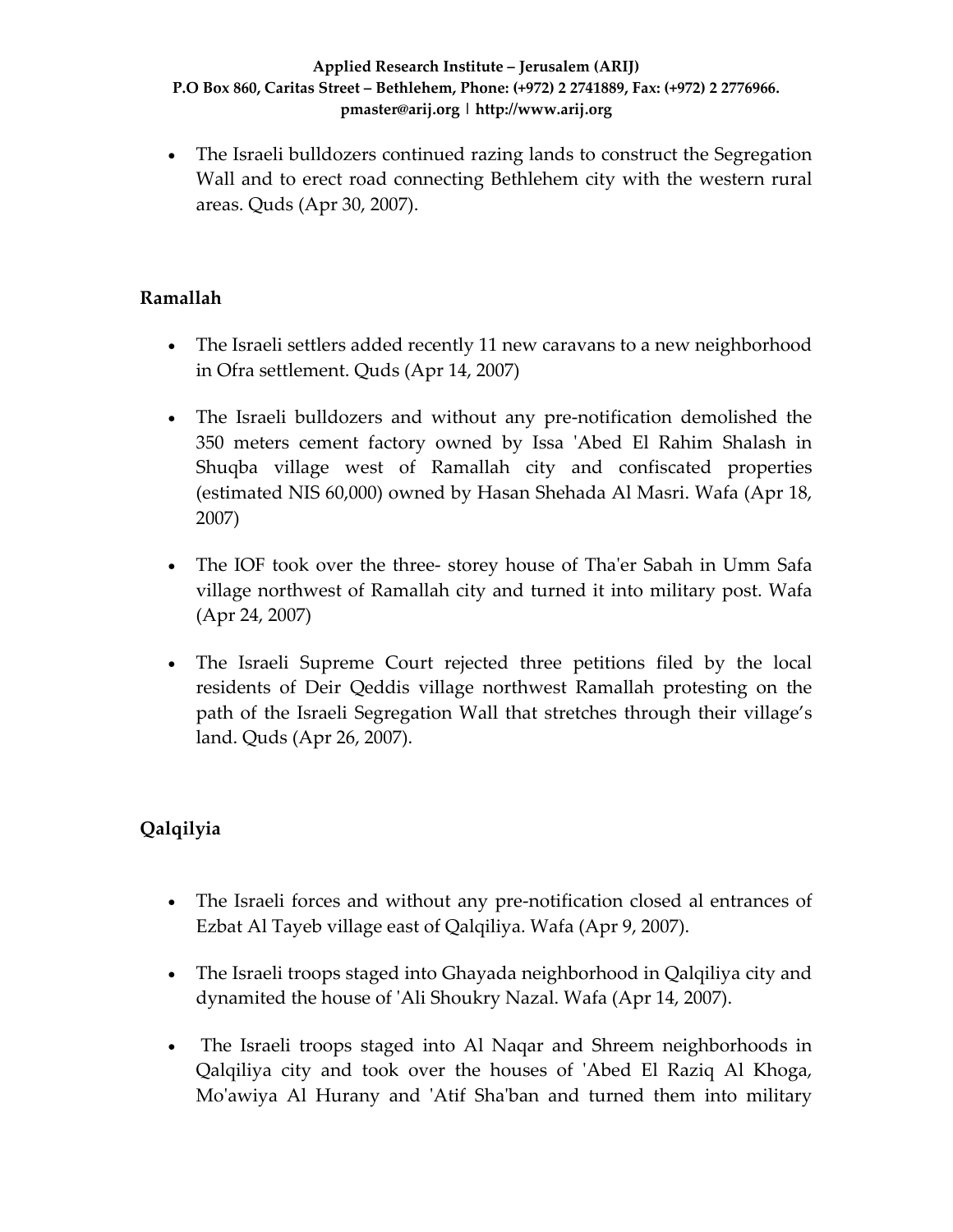posts. Moreover, the IOF partially demolished the house of Ihsan ʹAbed El Rahem Halwos. Maan news (Apr 19, 2007).

• The IOF hindered Palestinian landowners from Kafr Laqif from accessing their lands near Genot Shorom settlement established on the village lands. Quds (Apr 28, 2007).

### **Tubas**

- Tens of caravans were added to the Israeli military camp of Al Maleh in the northern valleys. Arabs48 (Apr 2, 2007).
- The IOF closed Tayaseer and Al Hamra checkpoints to the east of Tubas city and obstructed the movement of Palestinian residents. Wafa (Apr 8, 2007) .
- The IOF erected new checkpoint near Al Kfeir junction on the road between Tubas and Jenin and caused delays to Palestinian citizens hidden to heir works. Wafa (Apr 11, 2007).
- The Israeli troops erected temporary checkpoint near 'Aqaba town north of Tubas city and detained Palestinian vehicles for hours. Wafa (Apr 15, 2007)
- The IOF erected new checkpoint near Al Kfeir junction on the road between Tubas and Jenin and detained Palestinian residents. Wafa (Apr 16, 2007).
- The Israeli soldiers manning Tayaseer and Al Hamra checkpoints prevented Palestinian vegetable trucks from passing to the northern valley area claiming that according to a military order it is not allowed to enter vegetables from the West Bank to the valleys. Wafa (Apr 17, 2007)
- The Israeli forces started constructing new military base in Wadi Al Maleh area in the northern valleys. Moreover, the IOF constructed tents and electronic poles in Wahesh area. Wafa (Apr 17, 2007) .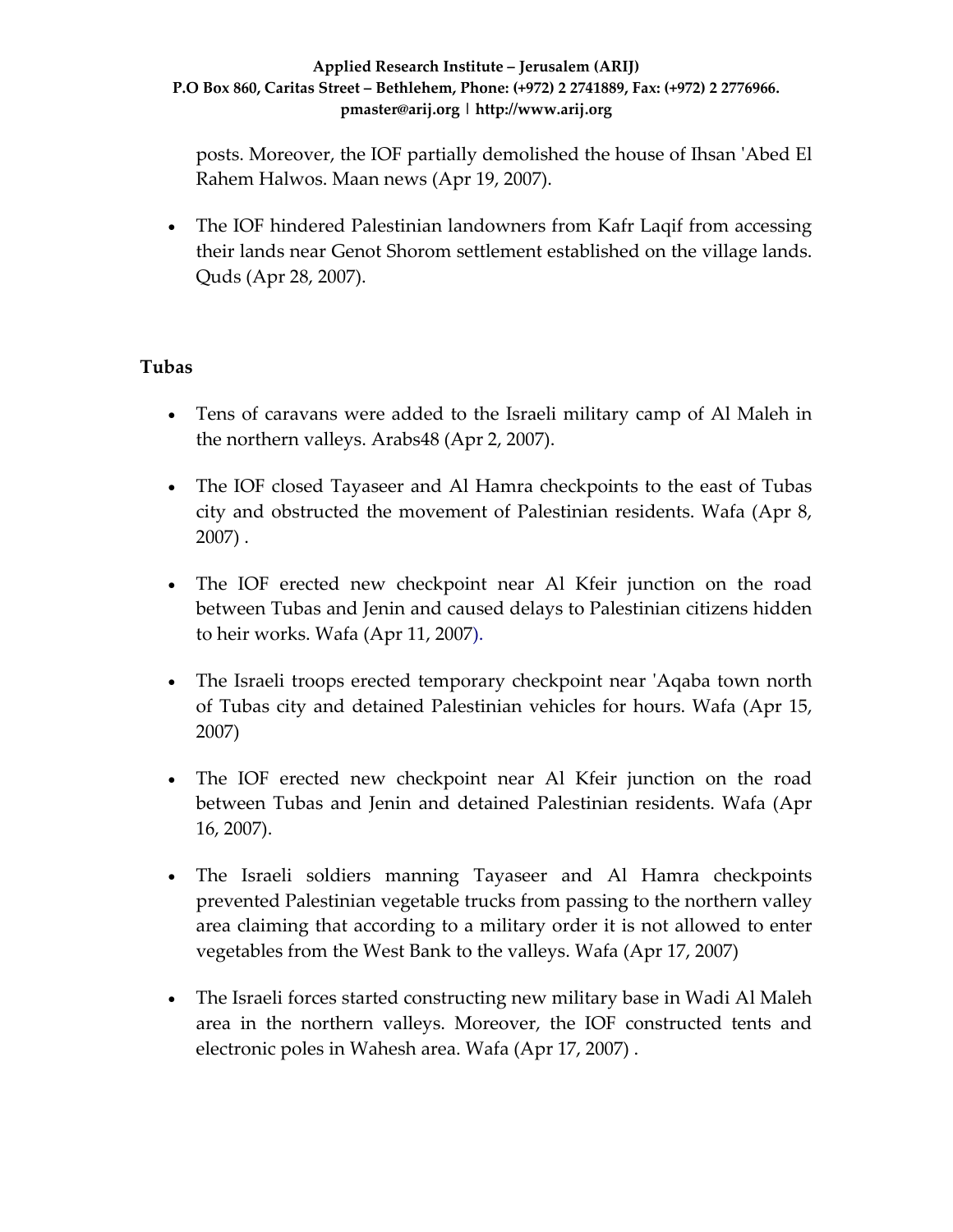- Hundreds of Palestinian families are threatened of evacuation in Al Hadediya area in the valleys according to Israeli military order in an attempt to take over the lands. Among the owners know were: Omar 'Aref, Muhammad Al Fahed, Abu Saqr, Abu Ahmad and Burhan Hussein Al Asmar. Wafa (Apr 23, 2007).
- The IOF erected temporary checkpoint on the main road between Tubas and Jenin near Al Kafriat junction. Wafa (Apr 24, 2007).
- The Israeli authorities issued military warning to confiscate 238 dunums of agricultural lands in Bardala village north of the valleys. As a result Qaʹun plain (5000 dunums) will be isolated, it is worth mentioning that hundreds of Palestinian families own this agricultural plain. Wafa (Apr 28, 2007)
- The IOF erected military checkpoint north of Tubas city on Al Kfeir junction. Wafa (Apr 28, 2007).
- The Israeli Army started their military activities in Tubas eastern slopes until Wadi El Maleh area. Wafa (Apr 30, 2007).

### **Hebron**

- The Israeli Defense Minister Amir Peretz decided that Jewish settlers must leave a disputed four‐ storey building in Hebron city, but gave no deadline for their evacuation. The Israeli settlers moved into the house in an Arab neighborhood of Hebron on March 19, claiming to have purchased it from its Palestinians owners. Haaretz (Apr 10, 2007).
- The Israeli forces hindered Palestinian farmers from accessing their agricultural lands near Avagay settlement. Wafa (Apr 11, 2007).
- Israeli settlers in Hebron claim that they discovered an Israeli grave yard under the Ibrahime Mosque due to the excavation activities took place in the area. Arabs48 (Apr 11, 2007).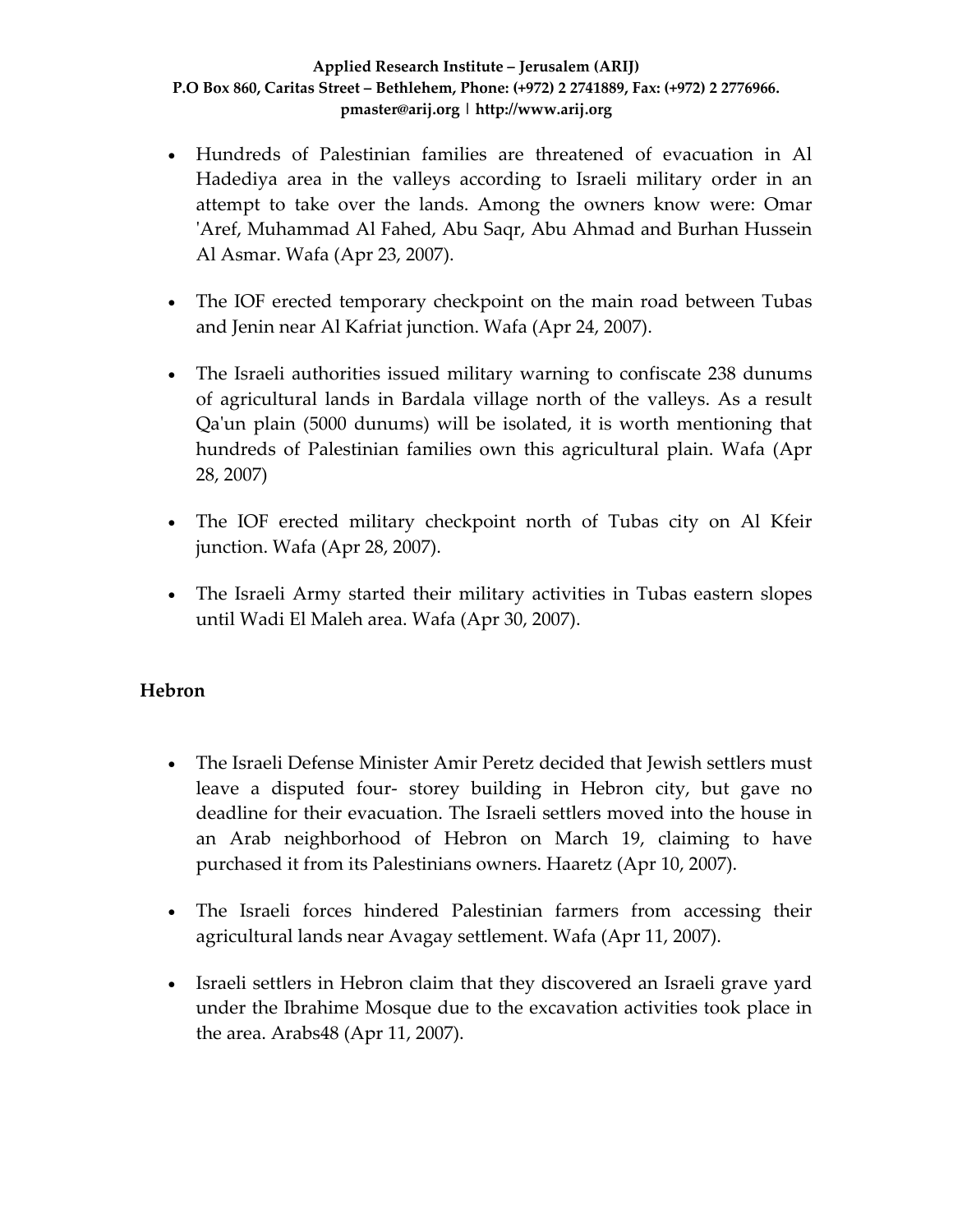- Israeli settlers will be given 30 days to voluntarily leave a disputed fourstorey building now called Beit Hashalom in Hebron city that they occupied weeks ago. Haaretz (Apr 12, 2007).
- The Israeli troops broke into the nabob office in 'Ein Sara Street in Hebron city, causing severe losses. Wafa (Apr 12, 2007).
- The Israeli settlers of Ma'on tried to construct new outpost "Havat Ma'on" on a hilltop east of Yatta town south of Hebron city. Wafa (Apr 14, 2007).
- Settlers have plans to purchase additional homes in Hebron with the monetary backing of right‐wing Jewish Americans, to expand the size and property holdings of the Jewish community in the city. Haaretz (Apr 14, 2007).
- The IOF razed two dunums of agricultural lands planted with Almond and Vine trees in Beit Ummar town north of Hebron city which belong to Mahmud and Ahmad Yunis Abu ʹAyash. Wafa (Apr 15, 2007).
- The Israeli settlers of Ma'on and under the protection of the Israeli forces took over Palestinian lands in Khalet Kharuba in Yatta town. Maan news (Apr 19, 2007).
- The Israeli bulldozers demolished seven houses in Quyoys and Imnazil villages east of Yatta town south of Hebron city for not having building permits. Houses belong to Mahmud, Ibrahim, Khalil Nuʹman Abu ʹAram and Muhammad Khalil Abu Qbeita, displacing more than 75 dwellers. Wafa (Apr 19, 2007).
- The Israeli settlers and under the protection of the Israeli soldiers hindered Palestinian landowners of Beit Ummar and Halhul north of Hebron city from planting Olive trees in their lands. Among owners known were: Samir ʹAbed Allah Sleiby, Mayef Sleiby, Issa ʹAli Sleiby and Odeh ʹAwad. Wafa (Apr 21, 2007).
- The IOF erected temporary checkpoint on Dura- Hebron road in 'Oqbat Kanar area to the south of the West Bank. Wafa (Apr 21, 2007).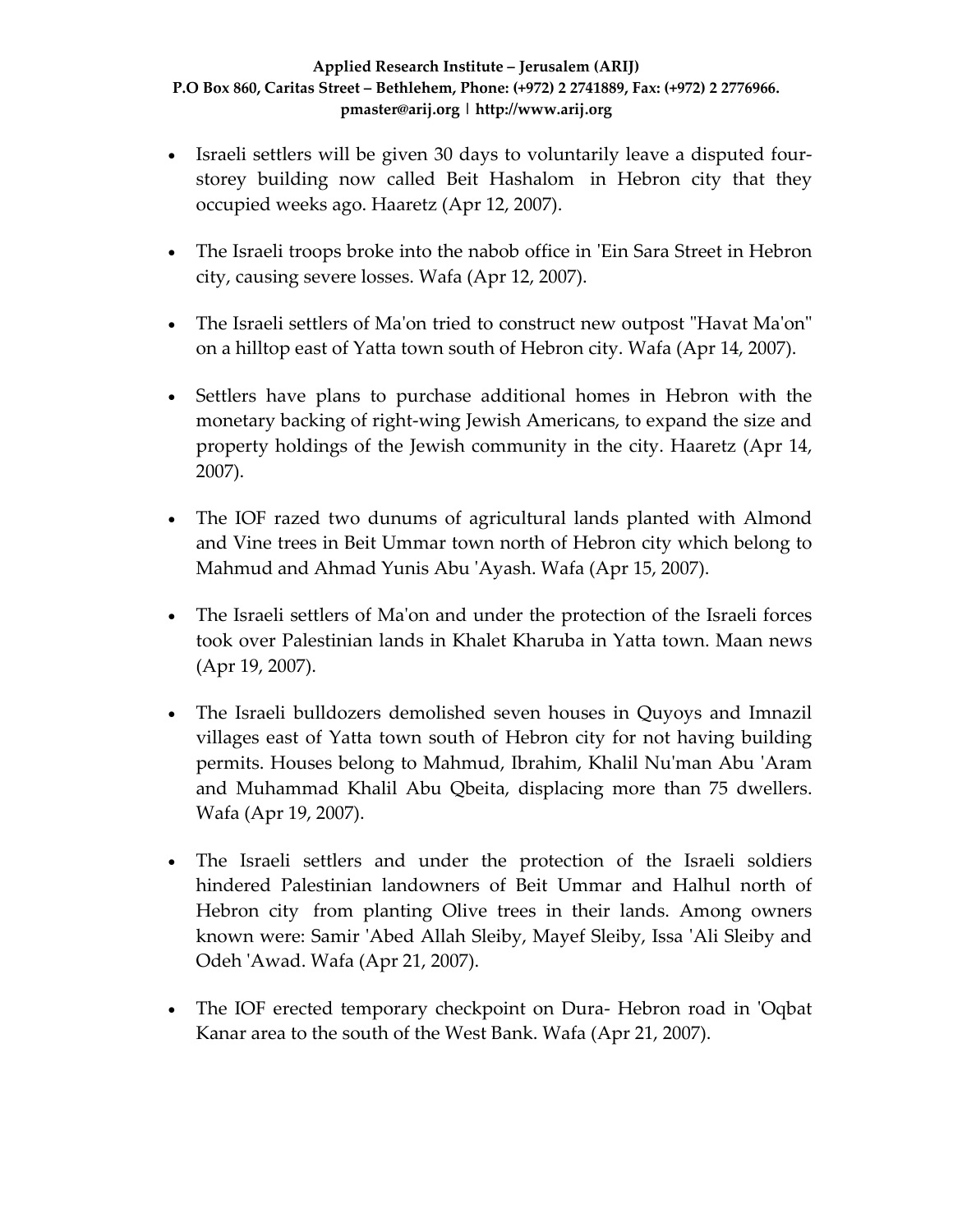- The Israeli forces demolished four commercial stores in Bab Al Khan area in the old city of Hebron which belong to Musa Jwales, ʹAtta Fanoun and ʹAbed El Salam Al Qasrawy. Wafa (Apr 23, 2007).
- The Israeli settlers of Karme Zur aggressed on the Palestinian landowners in Halhul town north of Hebron city and hindered them from accessing their lands. Among owners known were: Hasan Muhammad Nuh 'Akel and Ahmad Muhammad Khalil ʹAkel. Wafa (Apr 23, 2007).
- The IOF recently constructed three iron gates with barbed wires in the roads and entrances leading to the old city of Hebron and the Ibrahime Mosque, whereby another two gates to be constructed on Al Murabaʹa and Suq A Laban areas. Quds (Apr 24, 2007).
- The Israeli settlers are trying to take over another two Palestinian residential buildings near Al Rajaby building which they took over month ago. Arabs48 (Apr 25, 2007).
- The IOF erected a temporary checkpoint in Halhul bridge area to the north of Hebron city. Wafa (Apr 30, 2007).

### **Nablus**

- The Israeli settlers of the dismantled settlement Homesh aggressed on the Palestinian lands of Burqa village, destroyed 850 Almond & Olive trees and agricultural rooms owned by Hasan Al Ashqar, Sameh Farʹonya, and Muhammad 'Abed El Halem Salah. 'Amed Nimr, Tawfiq and Ziyad Daglas. Quds (Apr 2, 2007).
- The Israeli forces staged into Deir Al Hatab village east of Nablus city, aggressed on a house owned by Ahmad Tayel Mshaʹty and caused severe damages to the properties. Wafa (Apr 2, 2007).
- The Israeli forces closed Beit Iba checkpoint on the western part of Nablus city and also closed the Israeli checkpoint on Nablus‐ Al Bathan road limiting the Palestinian access to and from Nablus city. Wafa (Apr 8, 2007).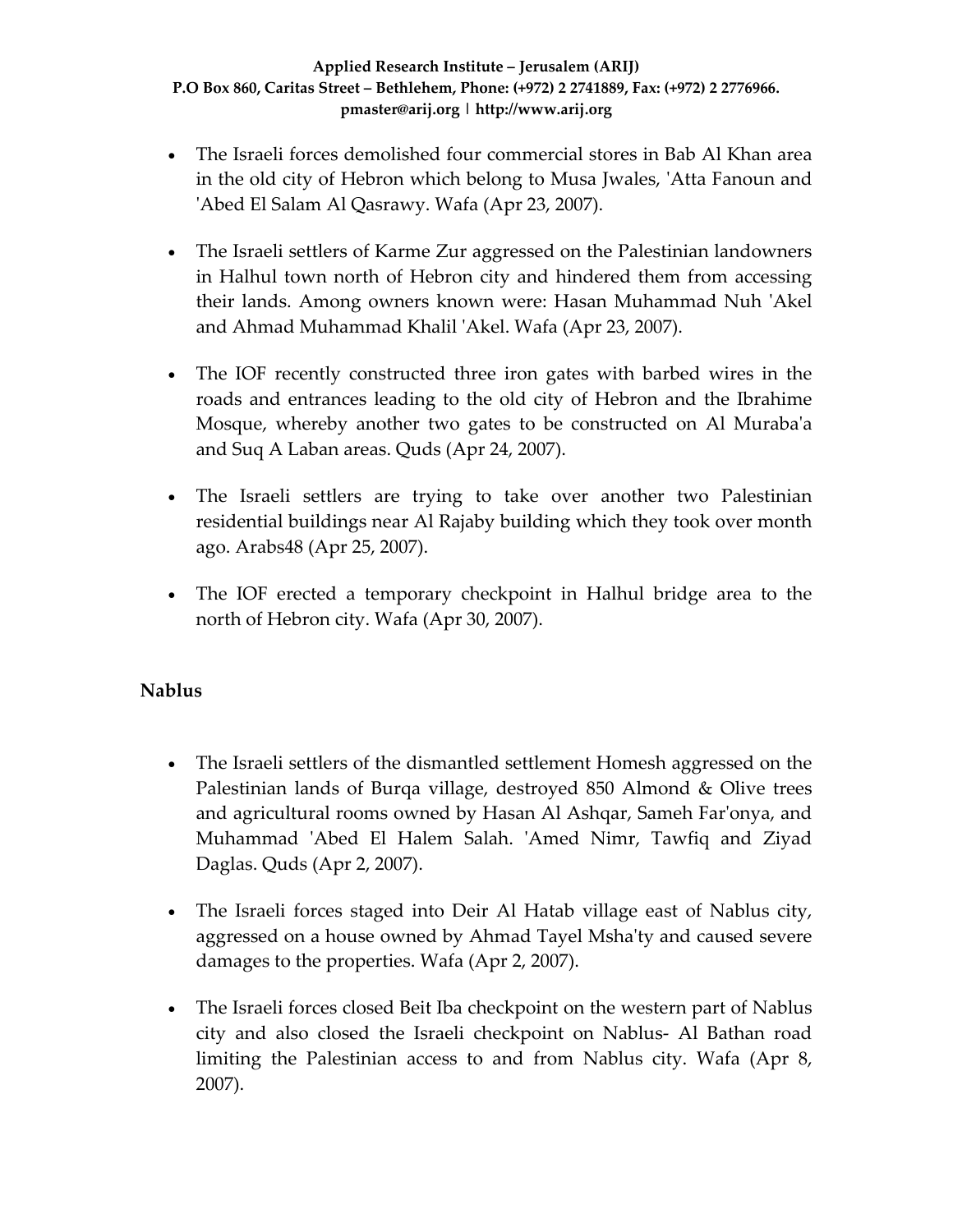- The IOF staged into Al Ma'agen neighborhood and Bet El Ma' refugee camp took over several number of houses and turned them into barracks. Among the owners know was Osama Abu Odeh. Wafa (April 8, 2007).
- Israel has constructed new dumping sites around Jama'in and 'Ein Yabus villages southwest of Nablus city. Wafa (Apr 9, 2007).
- The Israeli troops closed without any pre-notification Al Bathan checkpoint northeast of Nablus city in both directions and hindered Palestinian citizens from accessing to and from the city. Wafa (Apr 10, 2007).
- The IOF partially demolished a wall and a three- storey house owned by ʹAbed Zaqut in Al Sheikh Muʹnes east of Nablus city. Wafa & Quds (Apr 11, 2007).
- The Israeli settlers of Shilo celebrated the inauguration of a new house in Givʹat Harʹil outpost. Quds (Apr 13, 2007).
- The Israeli troops aggressed on a cultural clubhouse in Nablus city and caused severe loses to the properties. Wafa (Apr 14, 2007).
- The Israeli forces detained hundreds of Palestinian residents on the alternative Jenin‐ Nablus road for hours. Wafa (Apr 14, 2007).
- The IOF handed out the residents Seham Odeh Hasan Al Deik and ʹAbed El Hamed 'Ali Al Shinar military warnings to demolish their houses in Kafr Al Deik town under the pretext of being unlicensed and close to the Segregation Wall path going to be built in the area in the near future. Quds (Apr 16, 2007).
- The Israeli forces manning the checkpoint between Beit Dajan and Beit Furik villages prevented Palestinian residents from accessing it to and out of the villages. Wafa (Apr 21, 2007).
- The Israeli settlers of Allon Moreh cut the water supply to the nearby village of Deir Hatab after they took over the spring. Quds (Apr 21, 2007).
- The IOF obstructed the Palestinian movement between Jenin- Nablus governorates north of the West Bank. Wafa (Apr 23, 2007).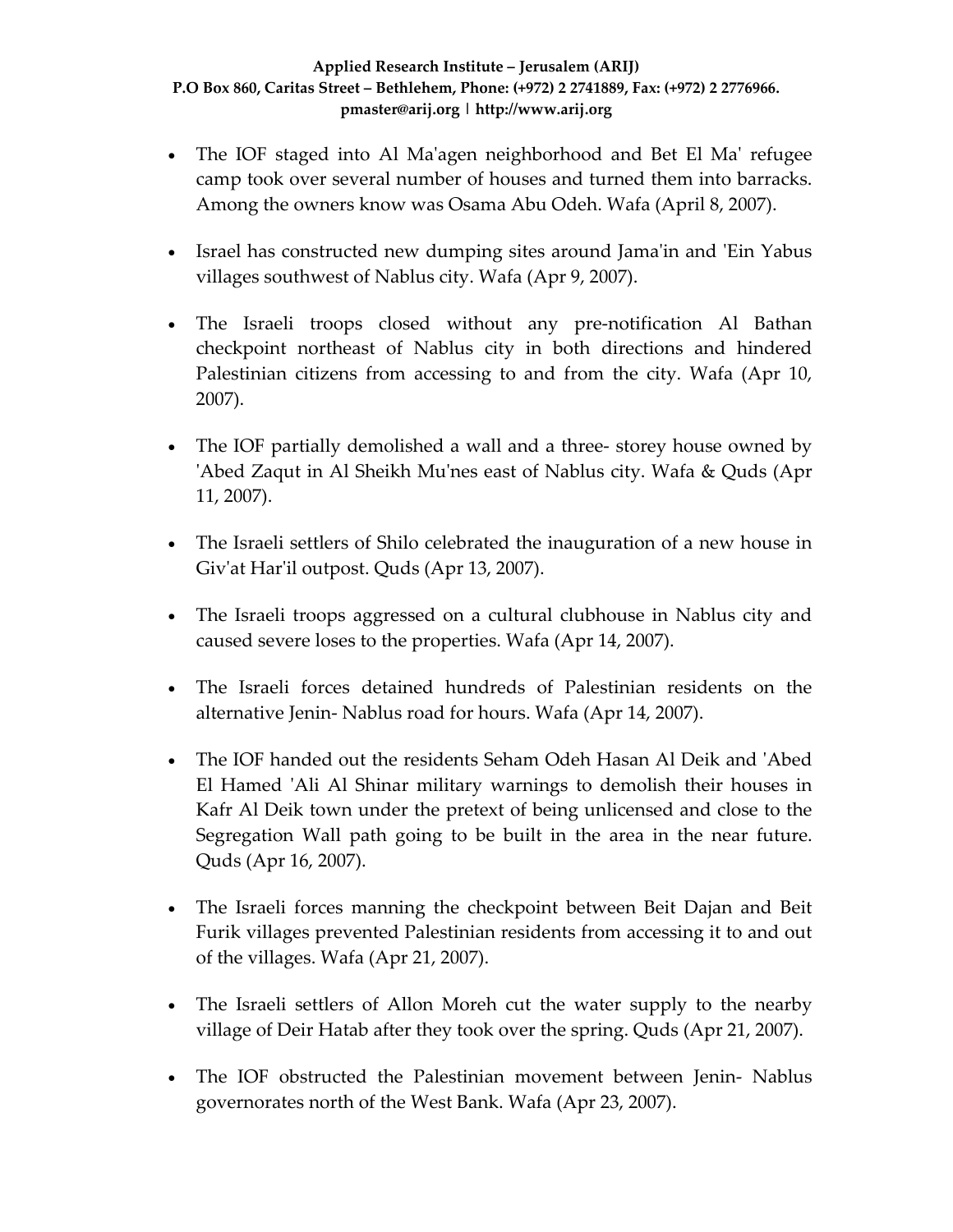• The Israeli settlers returned to the dismantled settlement of Homesh northwest of Nablus city and closed the main roads between Burqa‐ Selit Al Harethya and Nablus‐ Jenin. Wafa (Apr 24, 2007).

### **Salfit**

- The IOF constructed a temporary checkpoint on the main entrance of Yasuf town in Salfit, causing delays to Palestinian citizens hidden to heir works. Wafa (Apr 4, 2007)
- The Israeli forces erected a temporary checkpoint on the main entrance of Burqin village north of the West Bank and obstructed the movement of Palestinian residents. Wafa (Apr 9, 2007).
- The IOF erected military checkpoint on the southern entrance of Kafr Al Deik town in the West Bank . Wafa (Apr 12, 2007).

### **Jenin**

- The Israeli forces erected a temporary checkpoint on the main entrance of Maythalon town southeast of Jenin governorate. Wafa (Apr 3, 2007).
- The IOF hindered Palestinians from Jenin governorate from accessing Nablus city and erected military checkpoint on Jenin‐ Al Zababda road. Wafa (Apr 8, 2007).
- The Israeli forces erected military checkpoint on the southern entrance of Qabatiya town southeast of Jenin governorate and obstructed the movement of Palestinians heading to their destinations. Wafa (Apr 10, 2007).
- The Israeli forces and without any pre-notification erected new checkpoint on Jenin‐ Al Zababda road north of the West Bank . Wafa (Apr 11, 2007).
- The IOF aggressed on the house (5 apartments) of Fared Ahmad Al Saydaly in Jenin refugee camp and caused severe damages and losses to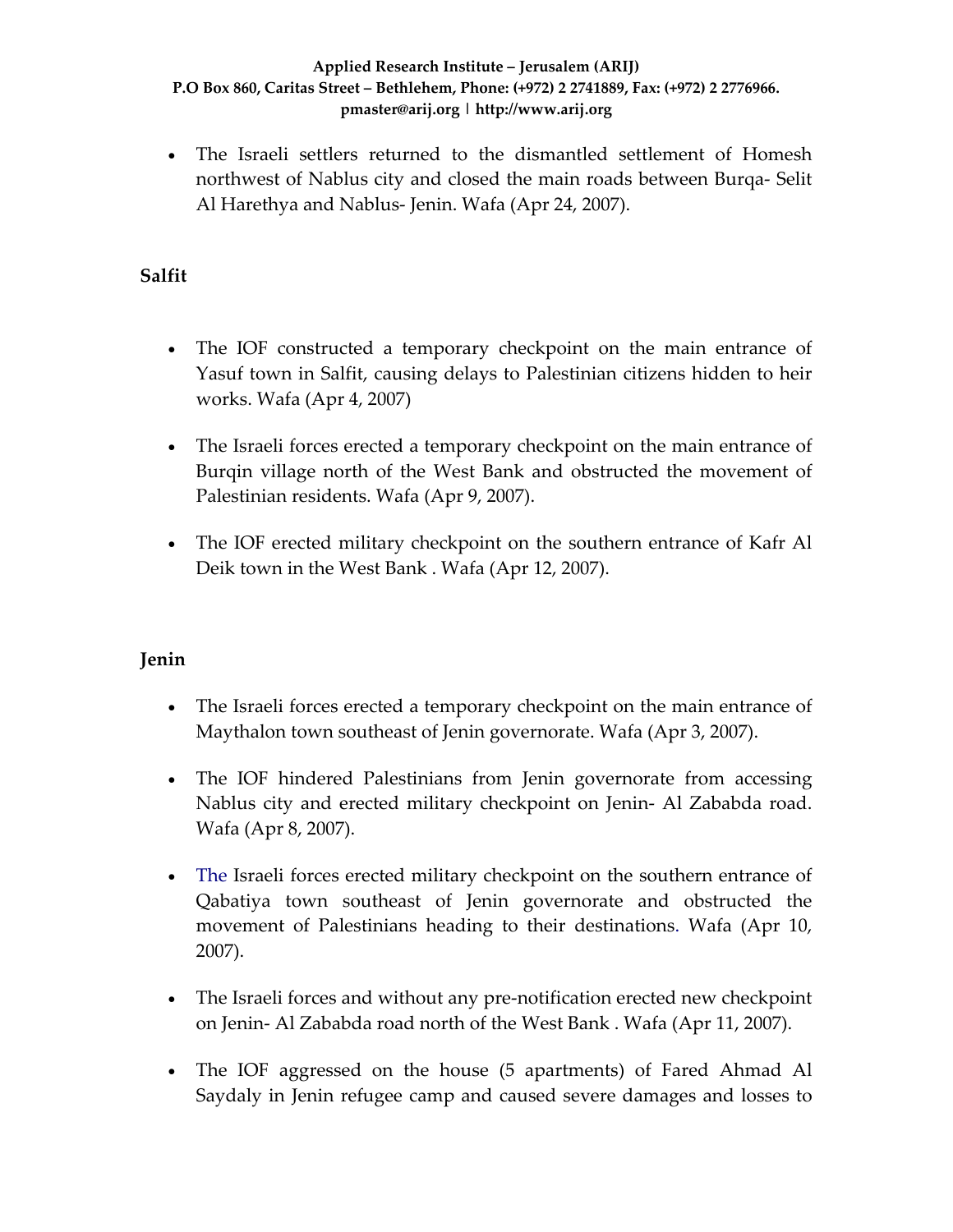the properties. It is worth mentioning that the IOF took over a neighboring house and turned it into military barrack. Quds (Apr 14, 2007).

- The Israeli bulldozers partially demolished the house of Hussein Muhammad Hazaʹ in Muthalath Al Shuhda village south of Jenin city. Wafa (Apr 15, 2007).
- The Israeli forces erected temporary checkpoint near Jaba' town southeast of Jein city. Wafa (Apr 24, 2007).
- The Israeli settlers closed Ya'bud- Jenin road north of the West Bank and hindered the Palestinian access under the threat of weapons. Wafa (Apr 24, 2007).
- The Israeli forces erected military checkpoint on the southern entrance of Qabatiya town south of Jenin governorate. Wafa (Apr 26, 2007).
- The Israeli authorities handed out residents of Jalbun, Faqu'a, 'Arabouna, 'Anin, At Taybeh and Romana military warnings to confiscate 400 dunums of lands to reroute the Segregation Wall path. Wafa (Apr 29, 2007).

### **Tulkarem**

- The IOF demolished six Palestinian houses in Fir'un village south of Tulkarm city under the pretext of being close to the Segregation Wall path. It s worth mentioning that another houses are threatened of demolition in the same area under the same pretext. Quds (Apr 5, 2007).
- New military orders to take over lands, extend and amend borders for the Palestinian villages and towns in Tulkarm governorate along the Segregation Wall path. Wafa (Apr 23, 2007).
- The IOF closed Enav gate east of Tulkarm city and hindered the Palestinian access, closed Ramin plain with earth mounds, closed Beit Lid junction and erected temporary checkpoint on Bezariya‐ Ramin junction. Wafa (Apr 24, 2007).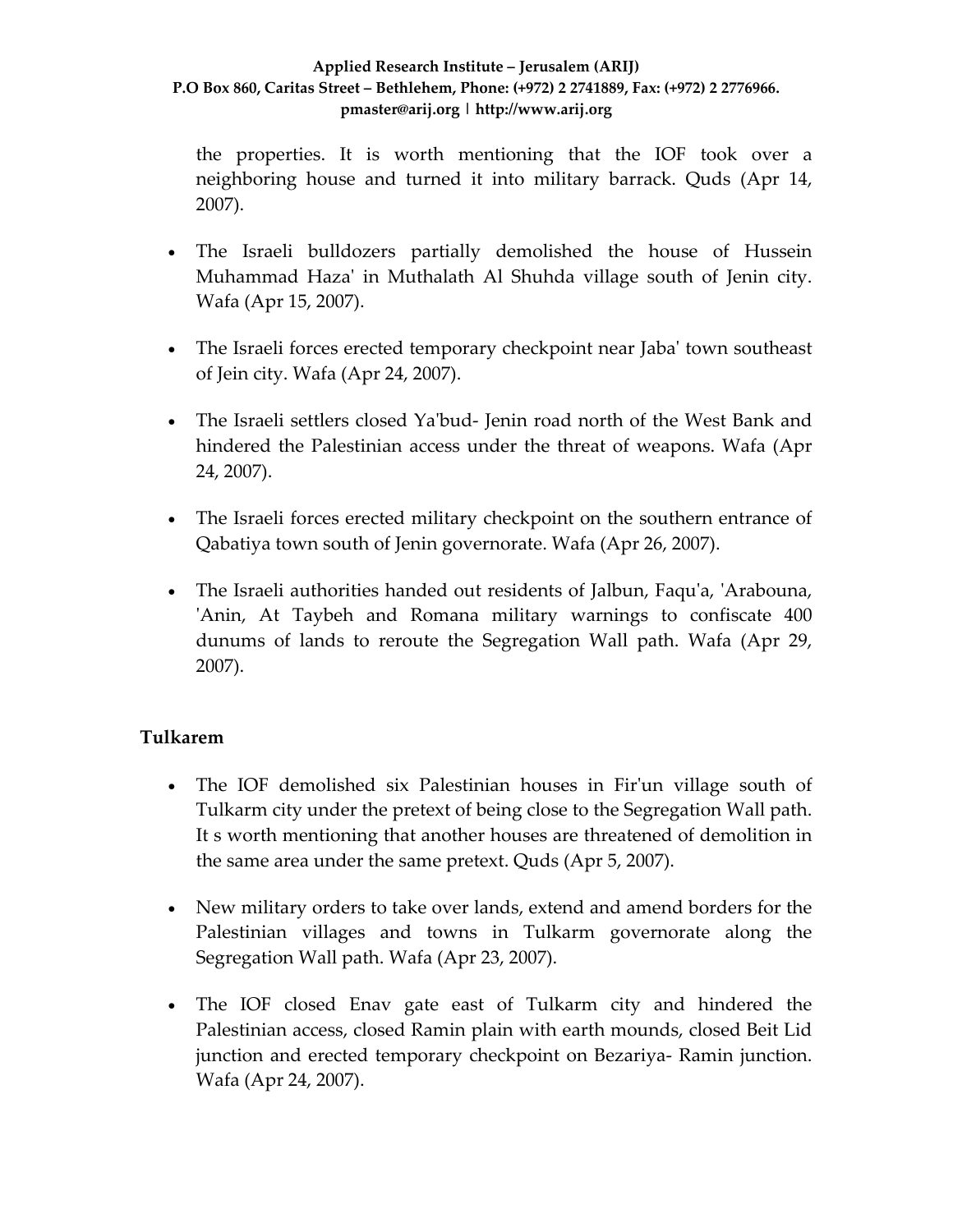### **Gaza**

• The Israeli bulldozers staged 200 meters in Sufa area southeast of Khan Yunis city and razed agricultural lands. Wafa (Apr 25, 2007).

### **Others**

- The Israeli authority agreed on constructing a complex containing eleven military bases with a railway, hospitals, mall and restaurants on 125 hectares in Ramat Hovev in the Negev . Quds (Apr 2, 2007).
- According to a report issued by High Information Committee about 72437 houses were demolished by the IOF since the beginning of the second Intifada until February 2007, 80712 dunums of agricultural lands were razed and about 1257296 trees were uprooted in the West Bank and Gaza Strip. Quds (Apr 3, 2007).
- The Defense Establishment is currently considering to abandon the plan to include bulges in the separation fence, aimed at keeping major settlements blocks such as Ariel, Immanuel and Kedumin within the Israeli side. In addition to sealing the gap between Ofarim and Elkana. Other plan to form three "special security areas": the first around Ariel, a second around Immanuel and Karmei Shomron and the third near Beit Aryeh and Ofarim. According to the plan, this would seal the problematic gap while maintaining the security needs of the settlers in case of a future conflagration of hostilities in the West Bank.Haaretz & Quds (Apr 5, 2007).
- The Israeli authorities agreed on establishing new Israeli settlement (Kasev) in the Negev . Arabs48 (Apr 15, 2007)